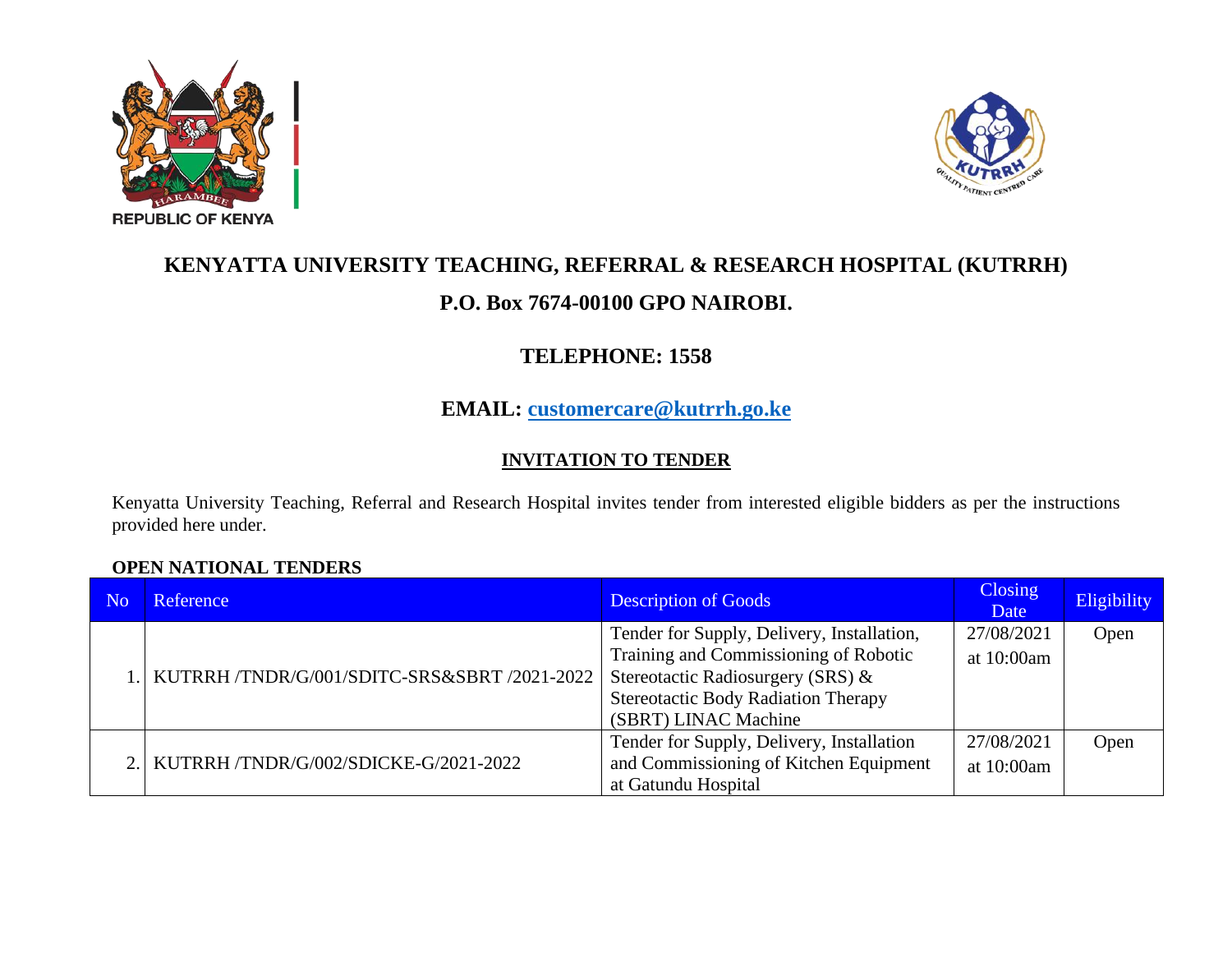



|                | 3. KUTRRH/TNDR/G/003/AQMS/2021-2022       | Tender for Automation of Queue<br><b>Management System</b>                        | 25/08/2021<br>at 10:00am | Open        |
|----------------|-------------------------------------------|-----------------------------------------------------------------------------------|--------------------------|-------------|
|                | KUTRRH/TNDR/G/004/AECPA/2021-2022         | Tender for Automation of Emergency Codes<br>and Public System                     | 25/08/2021<br>at 10:00am | Open        |
| 5 <sub>1</sub> | KUTRRH /TNDR/W/005/ISNC-G/2021-2022       | Tender for Installation of Structured<br>Network Cabling at Gatundu Hospital      | 24/08/2021<br>at 10:00am | Open        |
|                | KUTRRH/TNDR/G/006/ISNC&E/2021-2022        | Tender for Installation of Structured<br><b>Network Cabling and ICT Equipment</b> | 24/08/2021<br>at 10:00am | Open        |
|                | <b>KUTRRH/TNDR/W/007/PSW-RS/2021-2022</b> | Provision of Specialized Works Radiation<br>Shielding.                            | 27/08/2021<br>at 10:00am | <b>Open</b> |
| 8.             | KUTRRH/TNDR/W/008/PLE/2021-2022           | Tender for Placement of Laboratory<br><b>Equipment - Readvertised</b>             | 27/08/2021<br>at 10:00am | Open        |

- 1. Interested eligible candidates may obtain further information from and inspect the tender documents at KUTRRH **Procurement Department** during normal working hours 8am-5pm, Monday-Friday.
- 2. A complete set of tender documents may be obtained by interested candidates upon payment of a non-refundable fee of **Kshs 1,000** to be deposited in: -

| <b>Bank Name:</b>    | <b>Kenya Commercial Bank</b> |
|----------------------|------------------------------|
| <b>Branch:</b>       | <b>Thika Road Mall</b>       |
| <b>Account Name:</b> | <b>KUTRRH</b>                |